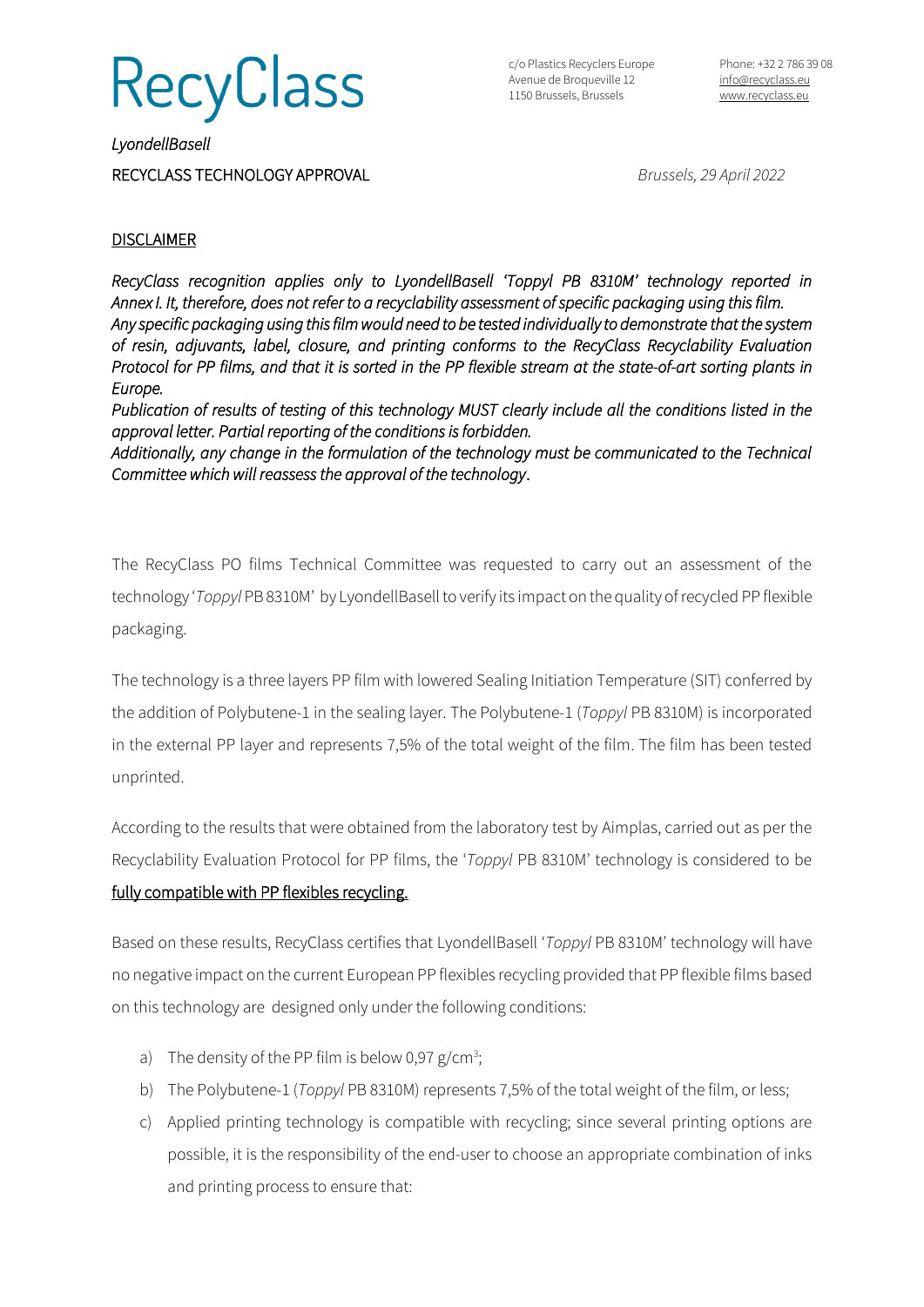- i. the inks are non-bleeding;
- ii. the inks comply with the European Legislation (e.g. Packaging and Packaging Waste Directive on the heavy metal concentration levels) and are EUPIA compliant;
- iii. direct printing is limited as much as possible;

RecyClass concludes that LyondellBasell '*Toppyl* PB 8310M' technology as per current market conditions and knowledge, is fully compatible with the existing European industrial recycling processes for PP flexibles. The plastic generated by the recycling process may be used in high quality applications such as PP cast films up to  $25\%$ <sup>1</sup>.

Note that, in addition to the '*Toppyl* PB 8310M' LyondellBasell developed an equivalent grade '*Toppyl*  PB 8220M' dedicated to PP film applications mainly used for blow-film and BOPP technologies. This '*Toppyl* PB 8220M' grade is only different from the '*Toppyl* PB 8310M' by having a lower ethylene (C2) content and a lower Melt Flow Index. Based on the information provided by LyondellBasell, the RecyClass PO films Technical Committee extends the present technology approval to the equivalent grade '*Toppyl* PB 8220M'.

Compounding blends "Ready-to-use solutions" using '*Toppyl* PB 8310M' or '*Toppyl* PB 8220M' grade under the conditions listed above in the present letter are covered as well by the RecyClass approval as fully compatible with the PP flexible recycling stream.

## *About* RecyClass

RecyClass is a comprehensive cross-industry initiative that works to advance plastic packaging recyclability and to establish a harmonized approach towards recycled content calculation and its traceability in Europe. Activities within RecyClass include the development of Recyclability Evaluation Protocols and scientific testing methods for innovative materials which serve as the base for the Design for Recycling Guidelines and the Recycling Online Tool. RecyClass offers Recyclability Certifications for plastic packaging and Recycled Content Traceability Certification for plastic products. Contact : Alice.Wallon@plasticsrecyclers.eu,

<sup>1</sup> Technology tested according to the Recyclass Recyclability Evaluation Protocol for PP films



c/o Plastics Recyclers Europe Avenue de Broqueville 12 1150 Brussels, Brussels

Phone: +32 2 786 39 08 [info@recyclass.eu](mailto:info@recyclass.eu) [www.recyclass.eu](http://www.recyclass.eu/)